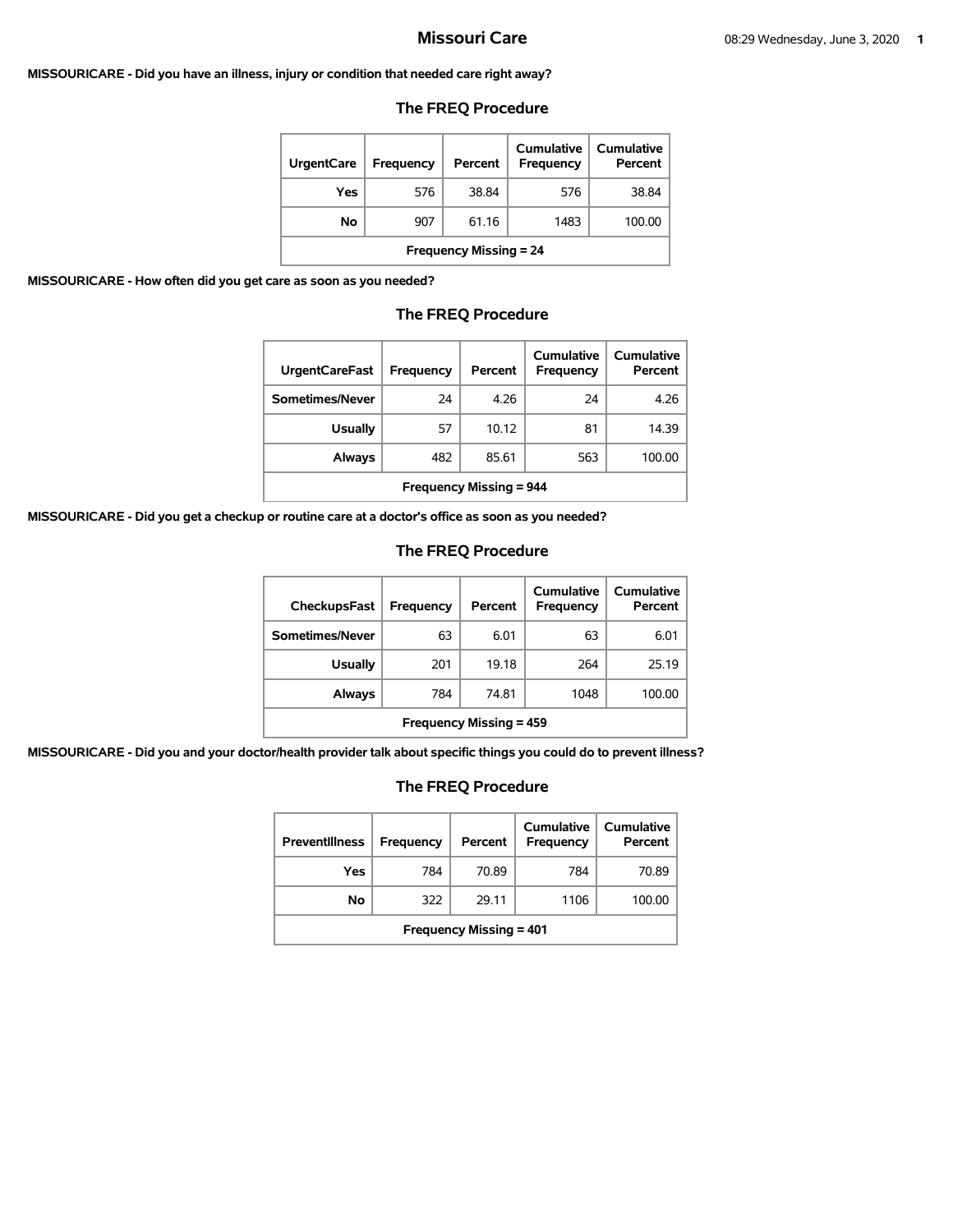### **MISSOURICARE - Did you and your doctor/health provider talk about starting or stopping a medication?**

#### **The FREQ Procedure**

| <b>MedStartStop</b>            | Frequency | Percent | Cumulative<br>Frequency | Cumulative<br>Percent |  |
|--------------------------------|-----------|---------|-------------------------|-----------------------|--|
| Yes                            | 361       | 32.55   | 361                     | 32.55                 |  |
| No                             | 748       | 67.45   | 1109                    | 100.00                |  |
| <b>Frequency Missing = 398</b> |           |         |                         |                       |  |

**MISSOURICARE - Did you and your doctor/health provider talk about reasons you might want to take a medicine?** 

### **The FREQ Procedure**

| <b>MedDiscuss</b>               | Frequency | Percent | <b>Cumulative</b><br>Frequency | Cumulative<br>Percent |  |
|---------------------------------|-----------|---------|--------------------------------|-----------------------|--|
| Yes                             | 328       | 92.39   | 328                            | 92.39                 |  |
| No.                             | 27        | 7.61    | 355                            | 100.00                |  |
| <b>Frequency Missing = 1152</b> |           |         |                                |                       |  |

**MISSOURICARE - Did you and your doctor/health provider talk about reasons you might want to stop taking a medication?** 

### **The FREQ Procedure**

| <b>MedNoDiscuss</b>             | <b>Frequency</b> | Percent | Cumulative<br><b>Frequency</b> | <b>Cumulative</b><br>Percent |  |
|---------------------------------|------------------|---------|--------------------------------|------------------------------|--|
| Yes                             | 234              | 65.36   | 234                            | 65.36                        |  |
| No                              | 124              | 34.64   | 358                            | 100.00                       |  |
| <b>Frequency Missing = 1149</b> |                  |         |                                |                              |  |

**MISSOURICARE - Did you and your doctor/health provider ask what you thought was best for you when discussing starting or stopping a medication?** 

| <b>MedBestAsk</b>               | Frequency | Percent | Cumulative<br>Frequency | Cumulative<br>Percent |  |
|---------------------------------|-----------|---------|-------------------------|-----------------------|--|
| Yes                             | 267       | 75.85   | 267                     | 75.85                 |  |
| No                              | 85        | 24.15   | 352                     | 100.00                |  |
| <b>Frequency Missing = 1155</b> |           |         |                         |                       |  |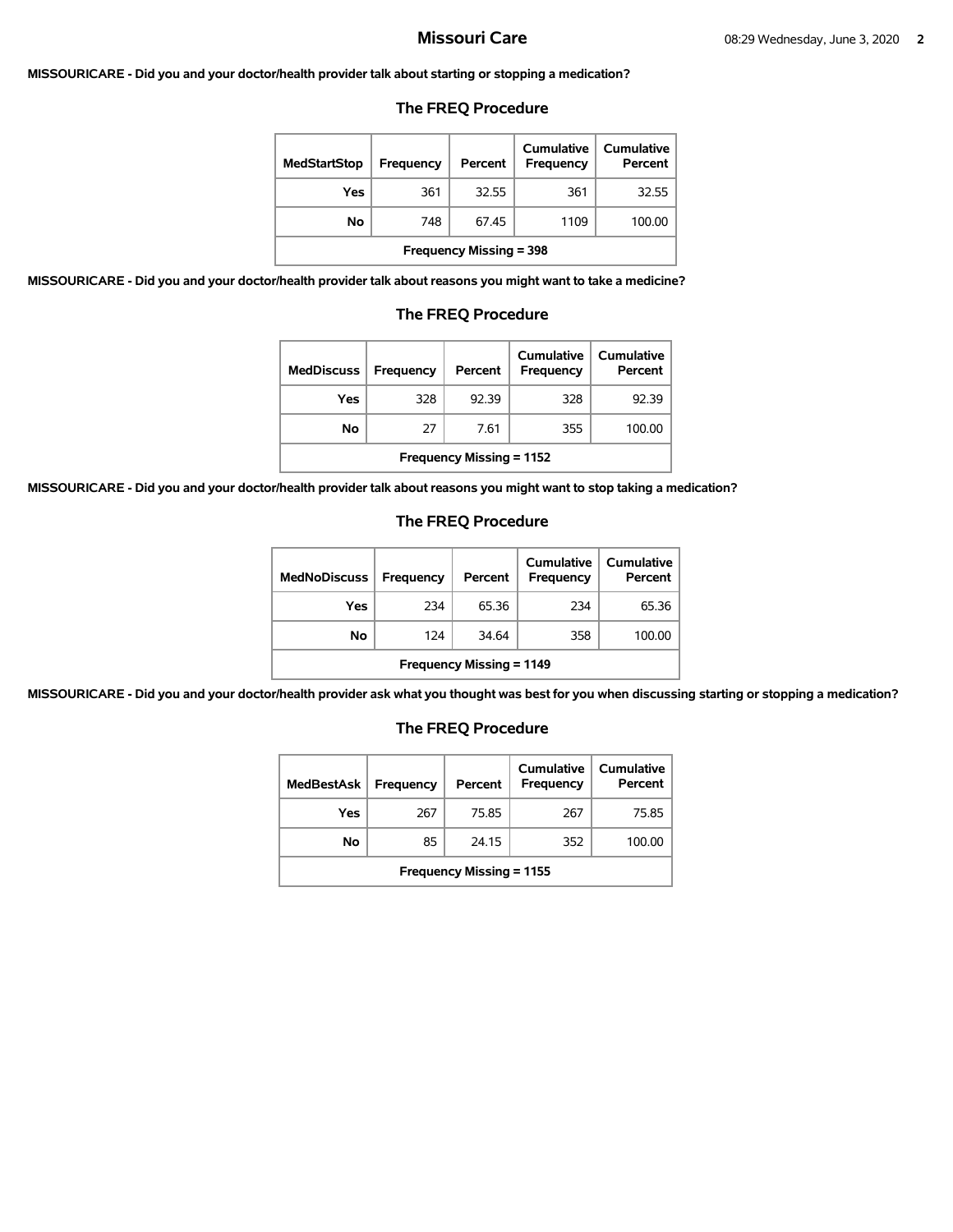#### **MISSOURICARE - How would you rate your health care quality in the last six months?**

| CareRate                       | Frequency | Percent | Cumulative<br>Frequency | Cumulative<br>Percent |  |
|--------------------------------|-----------|---------|-------------------------|-----------------------|--|
| <b>Bad</b>                     | 54        | 4.86    | 54                      | 4.86                  |  |
| Good                           | 273       | 24.57   | 327                     | 29.43                 |  |
| Great                          | 784       | 70.57   | 1111                    | 100.00                |  |
| <b>Frequency Missing = 396</b> |           |         |                         |                       |  |

### **The FREQ Procedure**

**MISSOURICARE - How often was it easy to get care, tests, or treatments you needed?** 

#### **The FREQ Procedure**

| CareEasy                | Frequency | Percent | Cumulative<br>Frequency | Cumulative<br>Percent |
|-------------------------|-----------|---------|-------------------------|-----------------------|
| Sometimes/Never         | 77        | 6.97    | 77                      | 6.97                  |
| <b>Usually</b>          | 251       | 22.71   | 328                     | 29.68                 |
| Always                  | 777       | 70.32   | 1105                    | 100.00                |
| Frequency Missing = 402 |           |         |                         |                       |

**MISSOURICARE - How often did your doctor explain things in a way that was easy to understand?** 

## **The FREQ Procedure**

| <b>DrUnderstand</b>            | Frequency | Percent | Cumulative<br>Frequency | Cumulative<br>Percent |  |
|--------------------------------|-----------|---------|-------------------------|-----------------------|--|
| Sometimes/Never                | 43        | 4.22    | 43                      | 4.22                  |  |
| <b>Usually</b>                 | 117       | 11.47   | 160                     | 15.69                 |  |
| Always                         | 860       | 84.31   | 1020                    | 100.00                |  |
| <b>Frequency Missing = 487</b> |           |         |                         |                       |  |

**MISSOURICARE - How often did your personal doctor listen to you?** 

## **The FREQ Procedure**

| <b>DrListen</b>                | Frequency | Percent | Cumulative<br>Frequency | Cumulative<br>Percent |  |
|--------------------------------|-----------|---------|-------------------------|-----------------------|--|
| Sometimes/Never                | 34        | 3.33    | 34                      | 3.33                  |  |
| Usually                        | 119       | 11.67   | 153                     | 15.00                 |  |
| Always                         | 867       | 85.00   | 1020                    | 100.00                |  |
| <b>Frequency Missing = 487</b> |           |         |                         |                       |  |

**MISSOURICARE - How often did your personal doctor show respect for what you had to say?**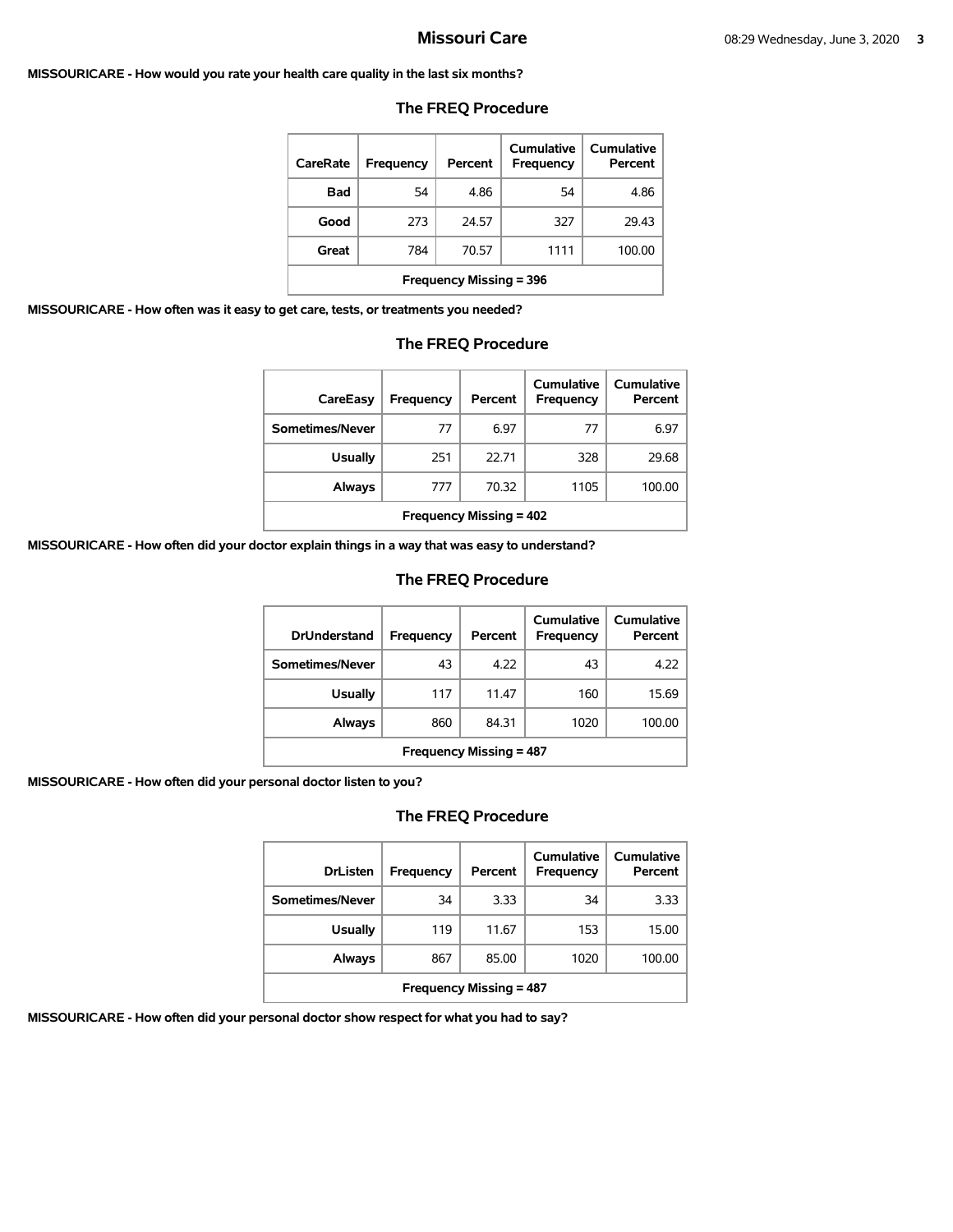| <b>DrRespect</b>               | Frequency | Percent | Cumulative<br>Frequency | Cumulative<br>Percent |  |
|--------------------------------|-----------|---------|-------------------------|-----------------------|--|
| Sometimes/Never                | 25        | 2.46    | 25                      | 2.46                  |  |
| <b>Usually</b>                 | 87        | 8.55    | 112                     | 11.01                 |  |
| <b>Always</b>                  | 905       | 88.99   | 1017                    | 100.00                |  |
| <b>Frequency Missing = 490</b> |           |         |                         |                       |  |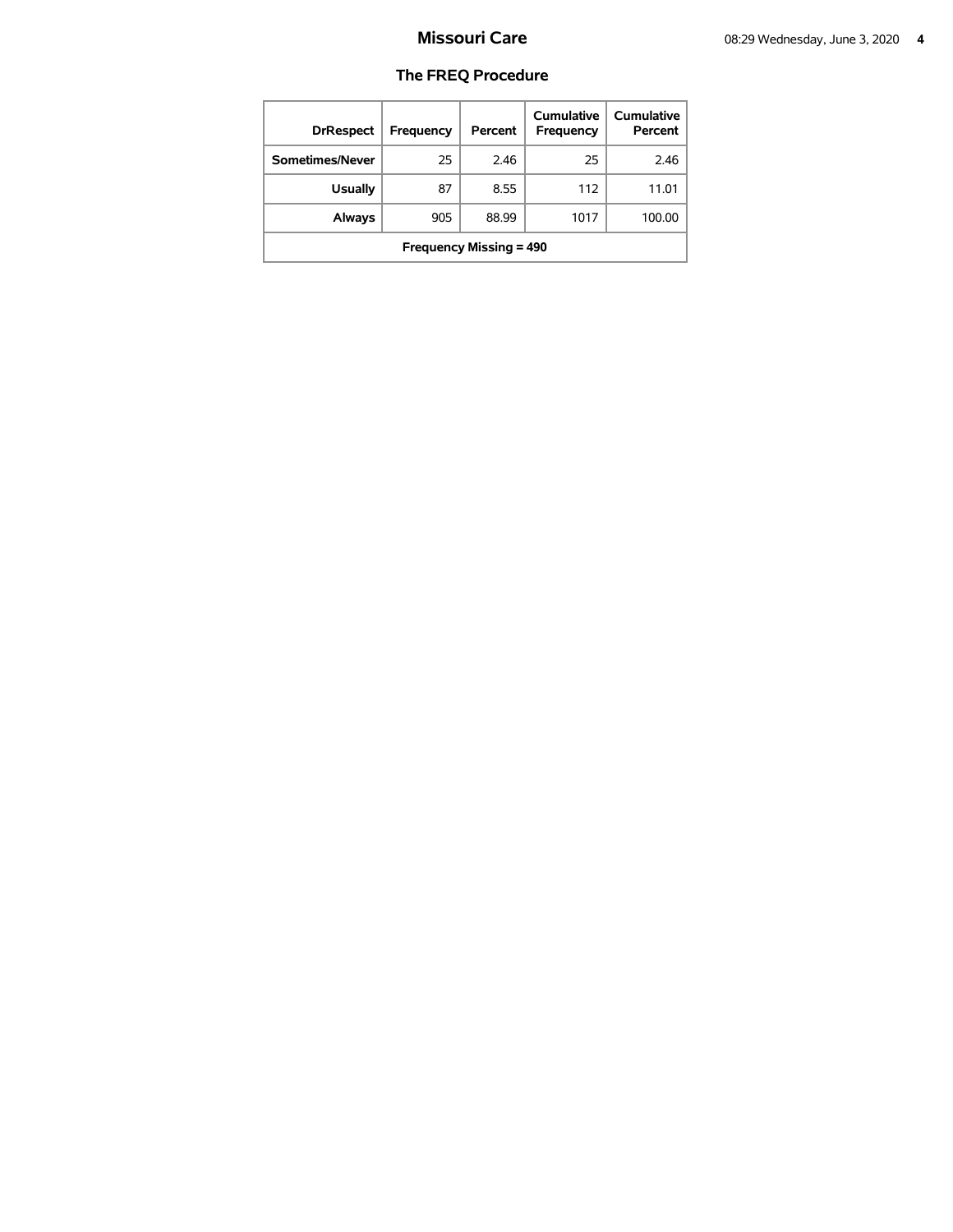#### **MISSOURICARE - How often did your personal doctor spend enough time with you?**

| <b>DrTime</b>                  | <b>Frequency</b> | Percent | Cumulative<br><b>Frequency</b> | Cumulative<br>Percent |
|--------------------------------|------------------|---------|--------------------------------|-----------------------|
| Sometimes/Never                | 70               | 6.91    | 70                             | 6.91                  |
| <b>Usually</b>                 | 202              | 19.94   | 272                            | 26.85                 |
| Always                         | 741              | 73.15   | 1013                           | 100.00                |
| <b>Frequency Missing = 494</b> |                  |         |                                |                       |

### **The FREQ Procedure**

**MISSOURICARE - In the last six months, did you get care from another doctor or health provider other than your personal doctor?** 

| <b>Frequency Missing = 494</b>                                                                      |     |       |     |       |  |  |  |
|-----------------------------------------------------------------------------------------------------|-----|-------|-----|-------|--|--|--|
| you get care from another doctor or health provider other than you                                  |     |       |     |       |  |  |  |
| <b>The FREQ Procedure</b>                                                                           |     |       |     |       |  |  |  |
| Cumulative<br>Cumulative<br><b>CareMulti</b><br><b>Frequency</b><br>Percent<br>Percent<br>Frequency |     |       |     |       |  |  |  |
| Yes                                                                                                 | 471 | 46.63 | 471 | 46.63 |  |  |  |

**No** 539 53.37 1010 100.00

**MISSOURICARE - How often did your personal doctor seemed informed with care you received from other doctors or providers?** 

## **The FREQ Procedure**

| <b>DrInformedMultiDr</b>        | Frequency | Percent | Cumulative<br>Frequency | Cumulative<br>Percent |  |
|---------------------------------|-----------|---------|-------------------------|-----------------------|--|
| Sometimes/Never                 | 66        | 14.29   | 66                      | 14.29                 |  |
| Usually                         | 99        | 21.43   | 165                     | 35.71                 |  |
| <b>Always</b>                   | 297       | 64.29   | 462                     | 100.00                |  |
| <b>Frequency Missing = 1045</b> |           |         |                         |                       |  |

**MISSOURICARE - How would you rate your personal doctor?** 

| <b>DrRate</b>                  | <b>Frequency</b> | Percent | Cumulative<br>Frequency | Cumulative<br>Percent |  |  |
|--------------------------------|------------------|---------|-------------------------|-----------------------|--|--|
| Bad                            | 75               | 5.72    | 75                      | 5.72                  |  |  |
| Good                           | 216              | 16.48   | 291                     | 22.20                 |  |  |
| Great                          | 1020             | 77.80   | 1311                    | 100.00                |  |  |
| <b>Frequency Missing = 196</b> |                  |         |                         |                       |  |  |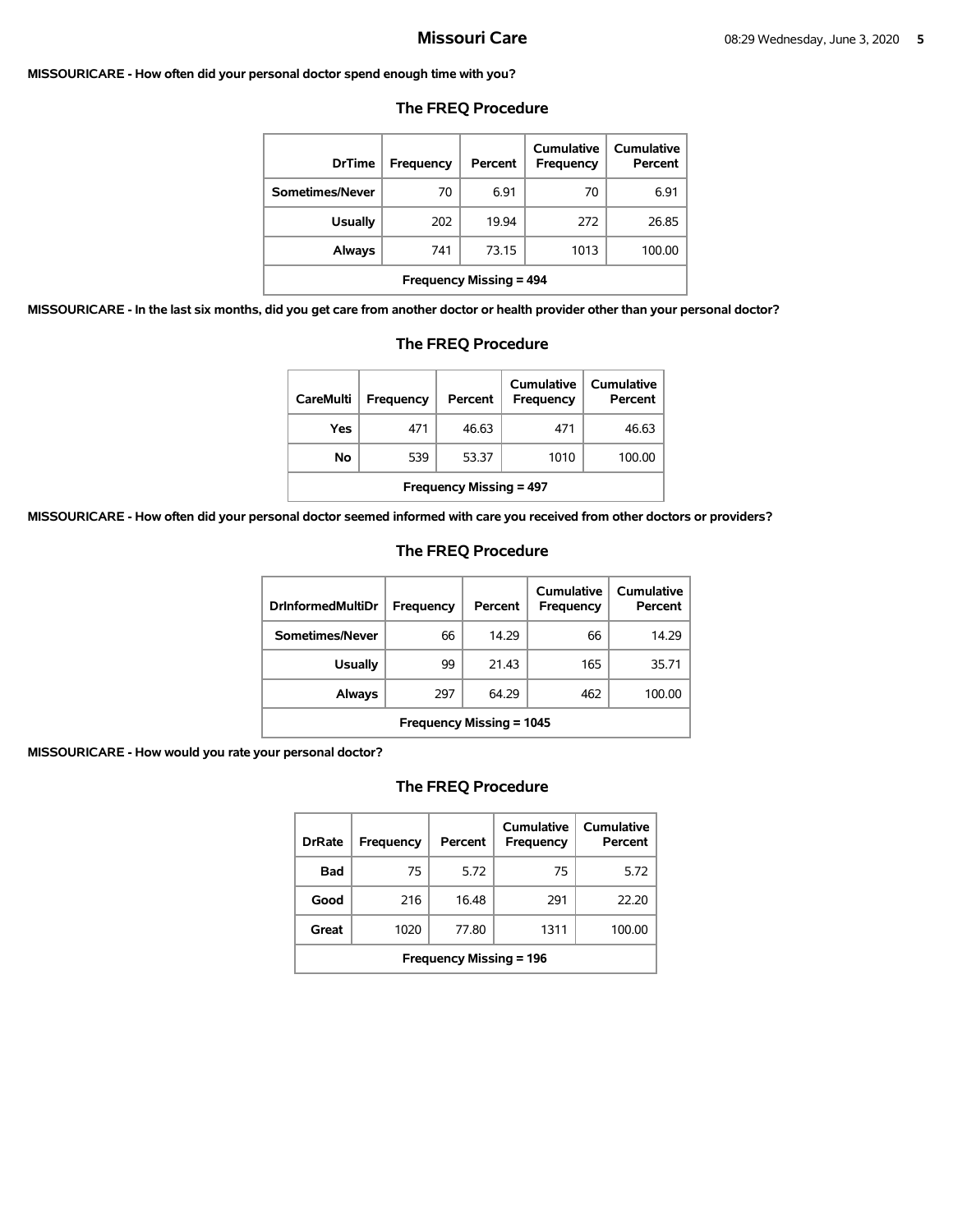#### **MISSOURICARE - Did you visit a specialist?**

| <b>Specialist</b>             | Frequency | Percent | Cumulative<br><b>Frequency</b> | Cumulative<br>Percent |  |  |
|-------------------------------|-----------|---------|--------------------------------|-----------------------|--|--|
| Yes                           | 347       | 23.35   | 347                            | 23.35                 |  |  |
| No                            | 1139      | 76.65   | 1486                           | 100.00                |  |  |
| <b>Frequency Missing = 21</b> |           |         |                                |                       |  |  |

## **The FREQ Procedure**

**MISSOURICARE - How often did you get an appointment with a specialist as soon as you needed?** 

## **The FREQ Procedure**

| <b>SpecialistFast</b>           | Frequency | Percent | Cumulative<br>Frequency | Cumulative<br>Percent |  |
|---------------------------------|-----------|---------|-------------------------|-----------------------|--|
| Sometimes/Never                 | 54        | 15.84   | 54                      | 15.84                 |  |
| <b>Usually</b>                  | 87        | 25.51   | 141                     | 41.35                 |  |
| Always                          | 200       | 58.65   | 341                     | 100.00                |  |
| <b>Frequency Missing = 1166</b> |           |         |                         |                       |  |

**MISSOURICARE - How would you rate your specialist?** 

| <b>SpecialistRate</b>           | <b>Frequency</b> | Percent | Cumulative<br><b>Frequency</b> | <b>Cumulative</b><br>Percent |  |
|---------------------------------|------------------|---------|--------------------------------|------------------------------|--|
| Bad                             | 23               | 7.26    | 23                             | 7.26                         |  |
| Good                            | 68               | 21.45   | 91                             | 28.71                        |  |
| Great                           | 226              | 71.29   | 317                            | 100.00                       |  |
| <b>Frequency Missing = 1190</b> |                  |         |                                |                              |  |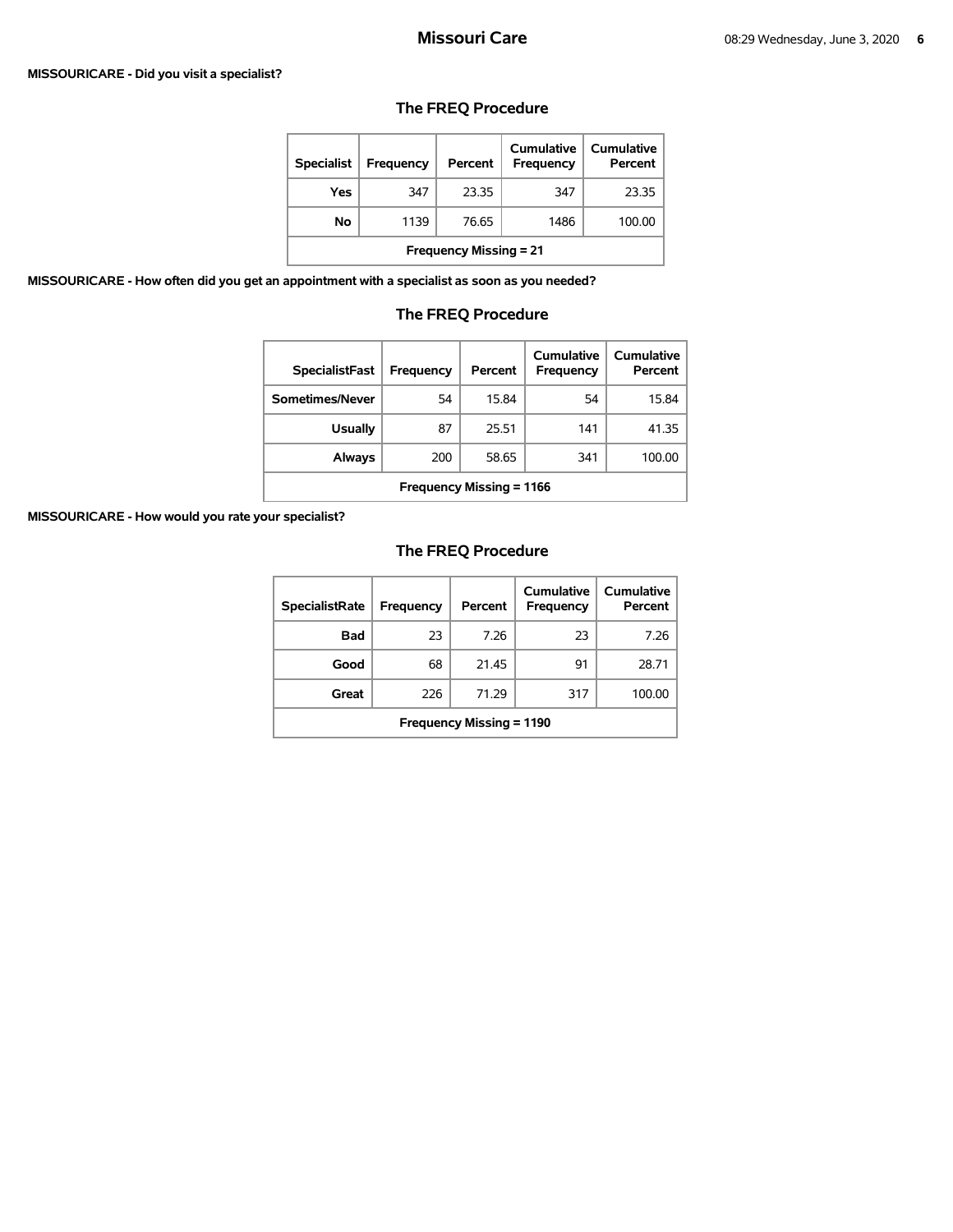#### **MISSOURICARE - Did you get information or help from your health plan's customer services?**

## **The FREQ Procedure**

| <b>CS</b> | Frequency                     | Percent | Cumulative<br>Frequency | Cumulative<br>Percent |  |  |  |
|-----------|-------------------------------|---------|-------------------------|-----------------------|--|--|--|
| Yes       | 416                           | 28.24   | 416                     | 28.24                 |  |  |  |
| No        | 1057                          | 71 76   | 1473                    | 100.00                |  |  |  |
|           | <b>Frequency Missing = 34</b> |         |                         |                       |  |  |  |

**MISSOURICARE - How often were you able to get information or help from your health plan's customer services?** 

# **The FREQ Procedure**

| <b>CSHelp</b>                   | Frequency | Percent | Cumulative<br><b>Frequency</b> | Cumulative<br>Percent |  |
|---------------------------------|-----------|---------|--------------------------------|-----------------------|--|
| Sometimes/Never                 | 64        | 15.92   | 64                             | 15.92                 |  |
| <b>Usually</b>                  | 97        | 24.13   | 161                            | 40.05                 |  |
| Always                          | 241       | 59.95   | 402                            | 100.00                |  |
| <b>Frequency Missing = 1105</b> |           |         |                                |                       |  |

**MISSOURICARE - How often were you treated with respect and courtesy by your health plan's customer services?** 

## **The FREQ Procedure**

| <b>CSRespect</b>                | Frequency | Percent | Cumulative<br>Frequency | Cumulative<br>Percent |  |
|---------------------------------|-----------|---------|-------------------------|-----------------------|--|
| Sometimes/Never                 | 23        | 5.68    | 23                      | 5.68                  |  |
| <b>Usually</b>                  | 53        | 13.09   | 76                      | 18.77                 |  |
| Always                          | 329       | 81.23   | 405                     | 100.00                |  |
| <b>Frequency Missing = 1102</b> |           |         |                         |                       |  |

**MISSOURICARE - Did you have to fill out any forms with your health plan?** 

| <b>Forms</b>                  | Frequency | Percent | Cumulative<br>Frequency | Cumulative<br>Percent |  |
|-------------------------------|-----------|---------|-------------------------|-----------------------|--|
| Yes                           | 498       | 34.58   | 498                     | 34.58                 |  |
| No                            | 942       | 65.42   | 1440                    | 100.00                |  |
| <b>Frequency Missing = 67</b> |           |         |                         |                       |  |